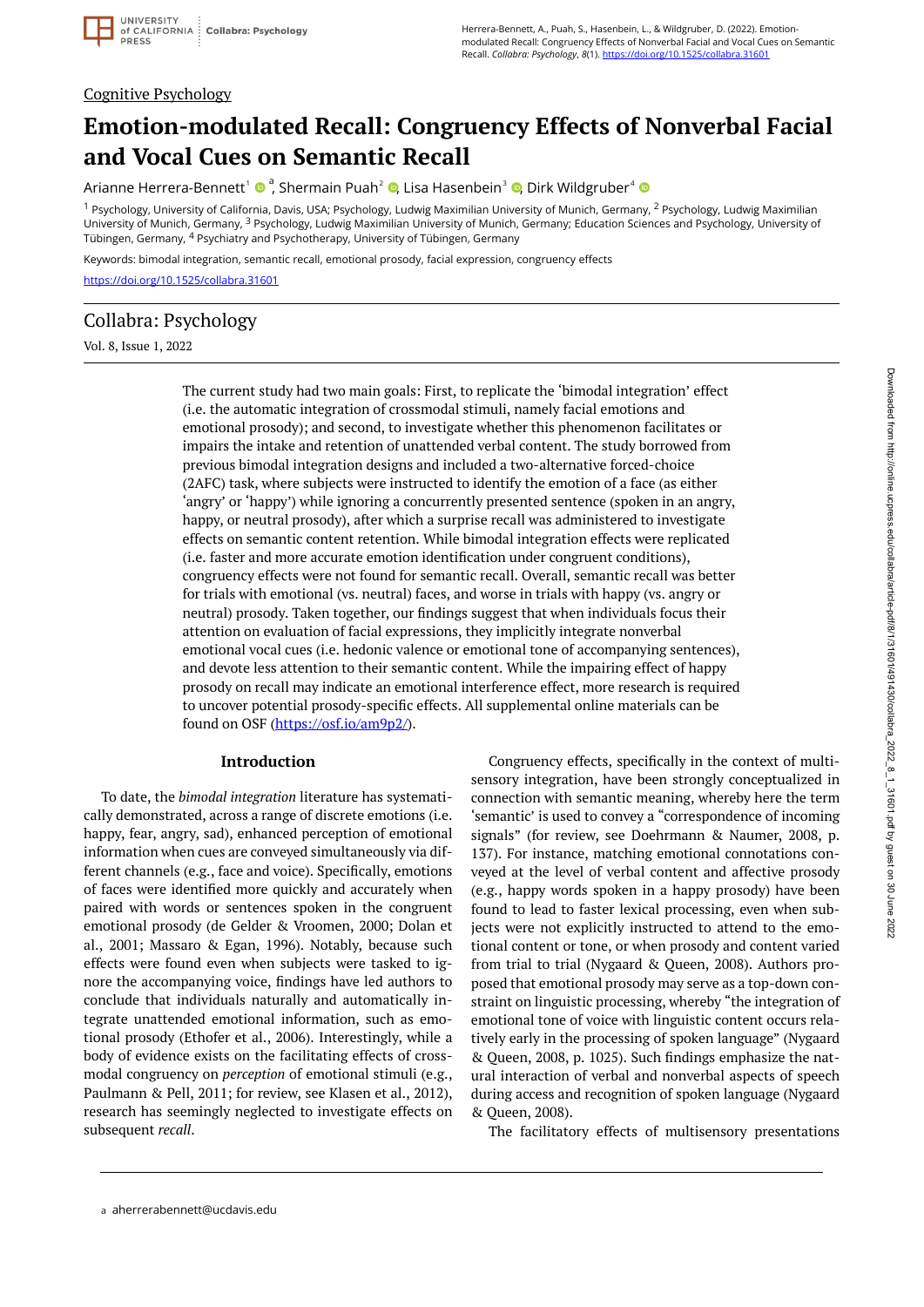(e.g., auditory-visual pairs) for *recall* also appear to be critically conditional on whether both sources of information taken together - are semantically meaningful, such as enhanced memory performance for a visual object (e.g., image of a bell) when presented alongside a meaningful sound (e.g., sound of bell) versus a sound that is only arbitrarily related (e.g., pure tone; Murray et al., 2004). In this way, the extent to which multisensory stimuli meaningfully correspond has been argued to play a critical role in modulating how information is processed, and how memory and behavior is subsequently affected (see e.g., Doehrmann & Naumer, 2008; Laurienti et al., 2004; Lehmann & Murray, 2005; Spence, 2007).

A logical question that follows, but to the best of our knowledge has yet to be empirically addressed, is whether there are differential recall effects for audiovisual (face/ voice) information that is *emotionally* congruent versus incongruent. Specifically, given the evidence that individuals naturally integrate the qualitative nature of unattended emotional information (i.e. vocal prosody), when evaluating emotional faces (de Gelder & Vroomen, 2000; Dolan et al., 2001; Ethofer et al., 2006; Massaro & Egan, 1996), and the fact that emotional prosody and verbal content appear to be processed in parallel (e.g., Nygaard & Queen, 2008), there are grounds to expect that congruent emotional conditions may potentially facilitate the integration and recall of spoken verbal *content*. Put differently, is the automatic integration of unattended emotional information limited to nonverbal cues, i.e. emotional prosody, or does it additionally have effects on integration and retention of verbal content?

To this end, the current study had two main goals: First, to run a high-powered replication of the bimodal integration effect, drawing upon key design elements from past crossmodal studies (i.e. Davis et al., 2011; de Gelder & Vroomen, 2000; Dolan et al., 2001; Ethofer et al., 2006; Massaro & Egan, 1996). And second, to investigate the role of nonverbal emotional cues, i.e. emotional facial expressions (EF) and emotional prosody (EP), on semantic recall. Specifically, we asked whether a match in facial and vocal emotion facilitates recall for semantic content of spoken sentences. In this way, the current study consists of both a confirmatory replication effort (i.e. bimodal integration effects), as well as an exploratory extension (i.e. recall effects) of past work.

Our study borrowed from previous bimodal integration designs which made use of a two-alternative forced-choice (2AFC) task (de Gelder & Vroomen, 2000; Dolan et al., 2001; Massaro & Egan, 1996). Specifically, subjects were instructed to classify the emotion of a face (as 'angry' or 'happy') while ignoring a concurrently presented sentence (spoken in an angry, happy, or neutral prosody), after which they were administered a surprise (new/old) recognition task. In doing so, we explored whether the presence of matching, nonverbal, facial and vocal emotional cues led, not only, to *facilitated perception* of emotional expressions (confirmatory replication), but also to *facilitated recall*<sup>1</sup> of concurrently presented vocal content (exploratory extension). Our work hopes to shed light on an open question in the literature regarding the perception of face-voice audiovisual content, namely: To what extent does the automatic integration of peripheral information implicate qualitative aspects (i.e. emotional prosody) versus semantic elements (i.e. sentence meaning) of peripheral content?

### **Effects of Emotion on Recall of Accompanying Neutral Stimuli**

The literature concerning the effects of emotion on recall are, unsurprisingly, mixed. Ample evidence exists to support both the *enhancing* as well as *impairing* effects of emotional stimuli on recall of accompanying neutral information. Some authors have emphasized the need to consider context-related influences (e.g., task priorities, or the relationship between neutral and emotional stimuli) in order to explain contradictory findings (for review see Riegel et al., 2016; West et al., 2017).

Several competing theories have been put forth to account for the inconsistencies in empirical findings. Based on the priority-binding theory, emotion has an *enhancing*  effect because neutral information paired alongside emotional information is given processing priority, and hence, is recalled better (Mackay et al., 2004). Guillet and Arndt (2009) demonstrated that neutral words that preceded or followed emotionally arousing taboo words were recalled better than when presented in less arousing contexts, i.e. neutral or negatively-valenced contexts. The authors argued that heightened arousal from the emotional taboo words triggered binding mechanisms and enhanced the association in memory between the pair of words.

In contrast, the attention-narrowing hypothesis (Easterbrook, 1959) posits an *impairing* effect of emotional stimuli on recall of co-occurring neutral information. It suggests that emotional information heightens arousal and draws attention toward the arousing emotional stimulus, leaving reduced attentional capacity for the neutral information in the periphery. As a result, memory for the neutral information is impaired when presented alongside emotional information. Davis et al. (2011) found that when neutral words were interleaved with angry faces, recall for words was *impaired*. This finding supports the idea of attentional narrowing, specifically toward emotional information that communicates threat. It should be noted, however, that not all emotional stimuli were found to produce impairing effects; rather, differential effects of discrete facial emotions were observed. Specifically, when neutral words were interleaved with fearful faces, recall for words was *enhanced*, on account of fear faces triggering attention toward the environment

<sup>1</sup> Our study paradigm uses a recognition task to investigate effects on memory. We understand that within the memory literature, recall and recognition are recognized as different processes. Due to the exploratory nature of the current study, we use the term "recognition" more specifically when referring to our new/old task, but use the term "recall" more broadly when synthesizing the past literature on memory effects, and when describing the results of the manuscript.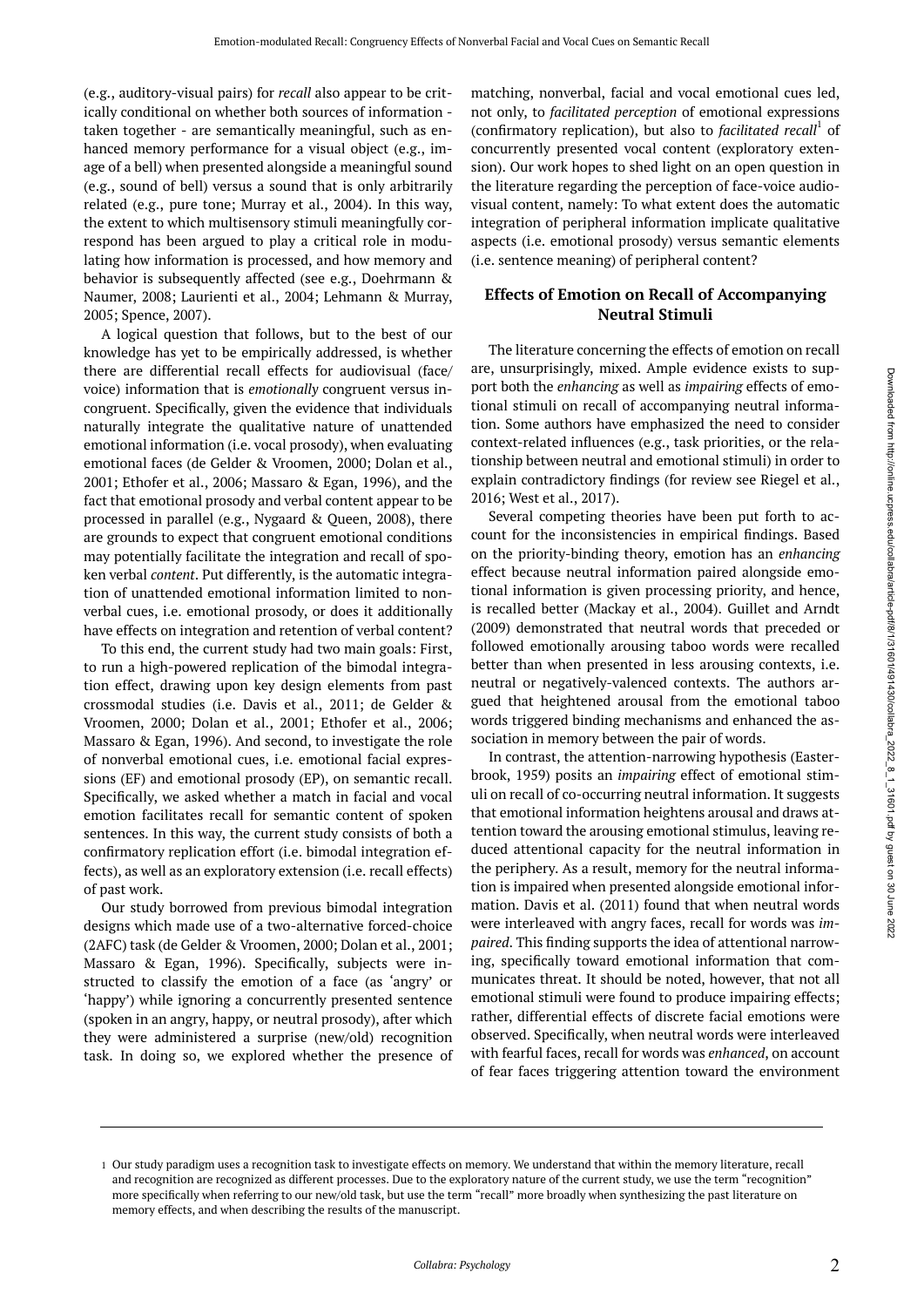to extract salient threat information (Davis et al., 2011). Moreover, recall for angry faces exceeded that of fearful faces, signalling a trade-off effect between memory for central (i.e. faces) and peripheral (i.e. neutral words) information. Such findings speak to the complexity of emotions and emotional expressivity, as it concerns their effects on recall.

Finally, Mather and Sutherland (2011) offered the arousal-biased competition theory to explain divergent findings, which conceptualizes emotion effects (i.e. *enhancing* vs. *impairing* effects) as a function of the perceived priority of stimuli: "Arousal amplifies the effects of competition, improving perception of high priority information and weakening perception of low priority information" (Mather & Sutherland, 2011, p. 3). According to this theory, prioritization of information can arise from bottom-up influences (e.g., perceptual salience), top-down influences (e.g., expectations, goal relevance), or an interaction of both. For example, Sutherland and Mather (2012) found that under negatively-arousing conditions, memory for letters of high perceptual salience was *enhanced*, while memory for lowsalience letters was *impaired*. Similarly, Sakaki et al. (2014) found that top-down goal relevance could determine the effects of emotionality on recall. For instance, using a classic oddball paradigm, authors found that when a neutral object was immediately followed by a negative emotional target, recall of the neutral object was *impaired*. The pattern of effects however was reversed when participants were tasked to prioritize the neutral information leading up to the emotional target; in these instances, the presence of negative emotional stimuli *enhanced* recall of preceding neutral stimuli.

The literature outlined above underscores a key idea regarding the impact of emotionality on recall: The extent to which the presence of emotional stimuli produces *beneficial* versus *hindering* effects on recall of accompanying neutral stimuli, is a function of contextual influences. Notably, the context of the task itself can play a salient role, insofar as determining the relationship between the emotional and neutral stimuli. For instance, in contexts where neutral and emotional stimuli compete for attentional resources (e.g., Flanker design), one might anticipate more evidence in support of attentional narrowing or prioritization toward emotional stimuli, at the expense of neutral stimuli (i.e. central-peripheral trade-off effect). By contrast, in paradigms where both neutral and emotional stimuli are task-relevant, one might expect more evidence of facilitating effects of emotional stimuli on recall of accompanying neutral information. Here, the terms 'central' and 'peripheral' do not refer to the spatial location of stimuli, but rather denote the relevance or attentional salience of stimuli (e.g., cues), made either explicit from task instructions or implied from the nature of the task (for further discussion, see Kensinger et al., 2007).

With respect to our specific task paradigm, the presented facial expressions are considered central to the 2AFC task, whereas the accompanying neutral sentences (i.e. spoken semantic information) are considered peripheral or task-irrelevant, on account of the fact that participants are explicitly tasked to ignore them. That said, we know from the crossmodal integration literature that participants naturally incorporate peripheral cues (i.e. vocal stimuli) into

their decisions about central stimuli, with congruent conditions *facilitating* task performance, and incongruent conditions *impairing* task performance. As such, the delineation between central and peripheral information should be more ambiguous in crossmodal tasks, such as ours. Moreover, our paradigm is further complexified by the fact that two sources of emotional expressivity (i.e. facial expressions and vocal prosody) are present. For these reasons, more research is warranted to explore the expected effects of emotional stimuli on recall, specifically in the context of crossmodal designs.

Finally, it is worth noting that the existing literature on the effects of emotional expressivity on recall, specifically in the context of audiovisual (i.e. facial/vocal) presentations, is also mixed. In particular, in a review by Kauschke et al. (2019), authors assessed the valence effects (i.e. positivity or negativity biases) of studies that used facial and vocal stimuli, and reported no clear pattern of effects or systematic biases across modalities. They too emphasized the role of contextual variables, such as methodological differences, to potentially explain the heterogeneity in observed valence effects. Importantly, Kauschke and colleagues (2019) also noted that the majority of the reviewed studies adopted unimodal designs, and thus could speak only to modalityspecific valence differences. As such, authors recommended that future research should also aim to explore the mutual influences or interplay between facial and vocal modalities in perception and processing of stimuli.

To this end, the current study seeks not only to replicate the effects of crossmodal integration on perception of emotional stimuli, but also to contribute to and broaden the understanding of emotional and contextual congruency effects on the automatic processing and subsequent recall of accompanying neutral stimuli (specifically, semantic information).

### **Research Questions**

The current research extends our understanding of how individuals tend to integrate concurrently presented information from different modalities, i.e. facial and vocal channels. Specifically, we investigate whether automatic integration of emotional prosody (EP) is limited to effects on identification of emotional facial expressions (EF), or if it also facilitates the integration and retention of semantic content. Moreover, we explore whether there is an interaction between central emotional stimuli (i.e. EF) and emotional congruency of accompanying peripheral stimuli (i.e. EP) on semantic recall. In sum, our study includes a replication of the bimodal integration effect on emotion perception (i.e. accuracy and RT), and an exploratory investigation of potential effects on subsequent recall.

Key experimental design decisions in our study were borrowed directly from relevant past paradigms (incl. Davis et al., 2011; de Gelder & Vroomen, 2000; Dolan et al., 2001; Ethofer et al., 2006; Massaro & Egan, 1996), and are outlined in detail below. Although our paradigm includes methodological differences from previous studies, we believe that these deviations are minor with respect to the theoretical understanding of critical elements required to replicate the confirmatory effects in question (Zwaan et al.,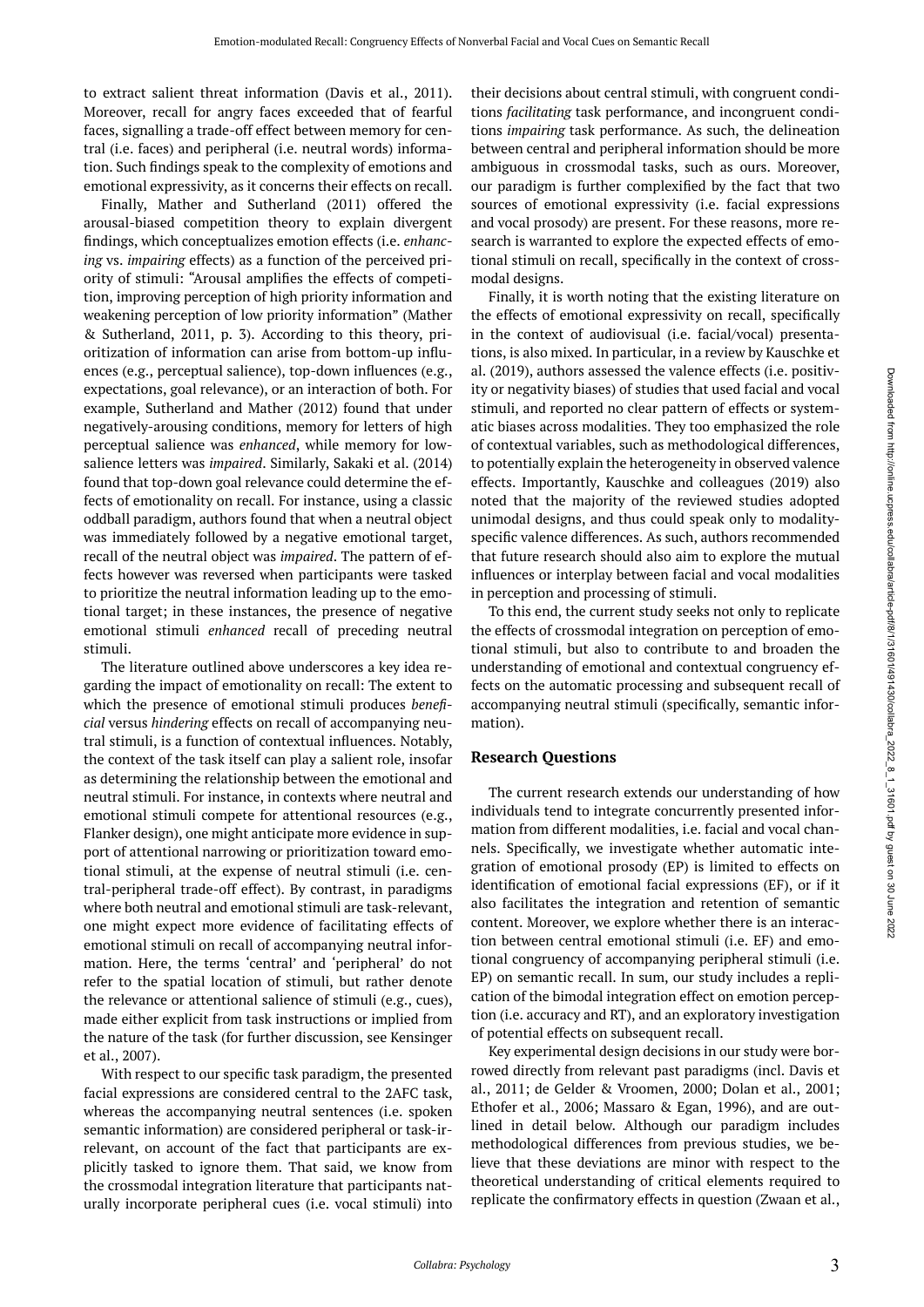### 2018).

#### **Hypotheses**

Before collecting the final replication sample, a small pilot study (*n* = 37, after exclusions) was conducted, which allowed us to obtain initial approximations of effect size estimates for our exploratory research questions. Hypotheses were thus informed by relevant past research as well as our pilot study results. For confirmatory effects (i.e. accuracy and RT), our pilot data mostly corroborated past findings: All main effects were systematically found to be statistically significant. Interaction effects, however, displayed some inconsistencies with previous results: While the interaction between EF and EP on accuracy was statistically significant, the effect of happy prosody on judgment of neutral faces was counterintuitive. Additionally, the interaction effect on RT was non-significant. Pre-registered predictions for the replication data (i.e. all confirmatory and exploratory hypotheses) are now elaborated.

**Confirmatory Hypotheses for Facial Emotion Identification.** We expected to replicate the bimodal integration effects on accuracy and RT, namely faster and more accurate facial emotion identification for congruent emotional trials. Specifically, for accuracy, main effects of EF and EP, as well as interaction of EF x EP, are expected to be significant. For RT, main effects of EF and EP are expected to be significant; given, however, the essentially non-existent interaction effect ( $\eta_p^2$  = .03) in our pilot study, we expected the interaction on RT to once again be non-significant.

**Exploratory Hypotheses for Recall Effects.** In order to explore the potential enhancing (vs. impairing) effects of facilitated perceptual integration on subsequent semantic recall, we used pilot data to compare sentence recognition rates for trials with congruent EF and EP (e.g., happy face paired with happy prosody) versus trials with incongruent EF and EP (e.g., happy face paired with angry or neutral prosody). 2-way repeated-measures ANOVA revealed nonsignificant main effects of EF and Congruency (of EP), *ps* ≥ .463, but a nearly significant (i.e. nearly below the corrected alpha-level of .0167) interaction between EF and Congruency (*p* = .019): Notably, when happy faces were paired with incongruent prosodies, mean semantic recall rates were greater compared to congruent trials (approx. 78% vs. 58% accuracy, resp.). The opposite pattern, however, was observed for angry and neutral trials, though these pairwise differences were much less pronounced. Based on these preliminary pilot results, we expected non-significant main effects, but a significant interaction effect of EF x Congruency, on semantic recall. While we also measured face recall, it was not central to our research aim, and therefore we did not specify predictions.

#### **Methods**

#### **Sample Inclusion Criteria**

Subjects were between 18-40 years of age, with German native-level fluency, normal (or corrected-to-normal) vision, and no history of hearing impairment or mental illness. Participants were excluded if they displayed extreme pretest scores for negative or positive affect (i.e. outliers, +/- 3 standard deviations from sample means; PANAS-SF; Watson et al., 1988). Trials in which no response was given within the allotted time limit (i.e. missing data) were dropped from the analysis.

#### **Sample Size Determination**

Sample size was determined using a simulation-based approach (ANOVA Power shinyapp; Lakens & Caldwell, 2019) and was based on expected effect sizes obtained from the pilot data  $(n = 37$ , after exclusions). Given that our pilot sample was twice as large as previous study samples (i.e. *N*  = 15, Massaro & Egan, 1996; *N* = 16, de Gelder & Vroomen, 2000), and pilot effect sizes were generally smaller than those reported in the past literature, we ran a power analysis based on our more conservative and precise estimates. Effects of interest included the confirmatory effects on accuracy and RT, and the exploratory interaction effect on sentence recall. Sample size was adjusted to ensure that even the smallest effect of interest (main effect of EP on RT,  $\eta_p^2$  = .12) would be accounted for. Results of the simulations determined a planned *N* of 100 for the replication study: Specifically, running a 2-way repeated-measures ANOVA (specifying a correlation between within-subject factors of 0.5, and Bonferroni adjustment for multiple comparisons), power is 90% or above for all effects of interest listed above (for power analysis details, see [https://osf.io/](https://osf.io/gb72c/) [gb72c/](https://osf.io/gb72c/)).

#### **Data Collection Restrictions**

Due to unforeseen circumstances (COVID-19), data collection was stopped prematurely (replication study *n* = 49, after exclusions). Based on power simulations (see above), computed power levels for an *N* of 50 yields 90% power or above for all effects of interest, with the exception of the main effect of EP on RT (powered at approx. 76%). As such, even despite data collection restrictions, we argue that the sample size obtained should afford sufficient statistical power to draw meaningful inferences. For these reasons, we report the results of only the replication data in the current manuscript. For additional results, supplementary materials include a direct comparison between pilot data and replication data effects, an assessment of all effects on a set of replicability metrics, as well as the results of the pooled data (see online supplementary information [https://osf.io/y3amf/\)](https://osf.io/y3amf/).

### **Materials**

Visual stimuli for the 'bimodal integration task' consisted of 18 faces from the KDEF database (Karolinska Directed Emotional Faces; Lundqvist et al., 1998), and selected specifically among the subset of faces identified as most representative of each of the emotions (see Goeleven et al., 2008, for KDEF validation study). All faces were pretested on a separate sample of 12 participants; only those stimuli that were correctly identified across individuals at least 70% of the time were used (for more details on the pretest study, see [https://osf.io/n56v9/\)](https://osf.io/n56v9/). This pretest protocol is borrowed directly from the approach applied in Ethofer et al. (2006). The final set of faces was split evenly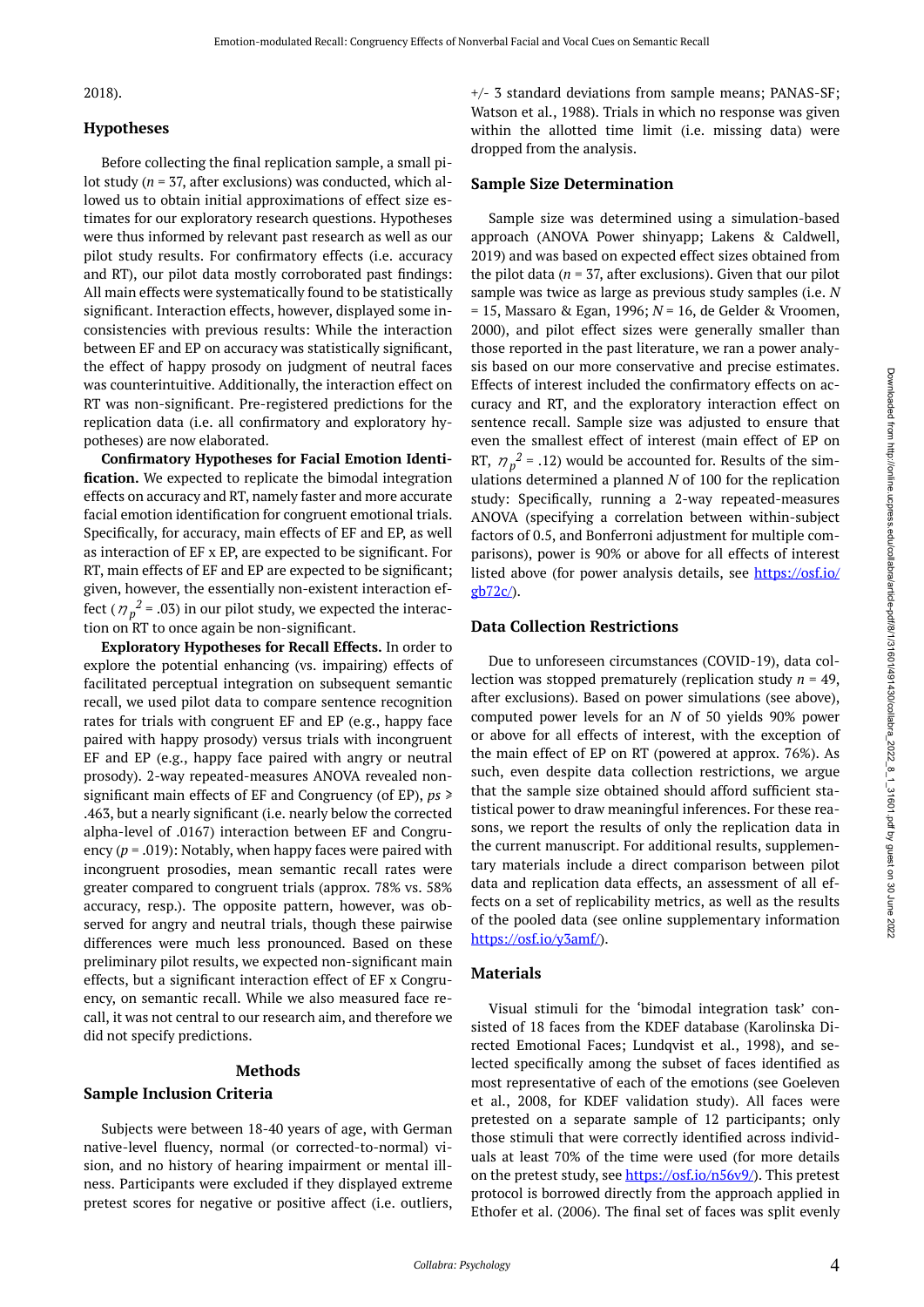between emotion (i.e. 6 happy, 6 angry, and 6 neutral faces) and gender (50% male, 50% female).

Vocal stimuli consisted of spoken sentences rather than use of single words presented in isolation. This decision was in keeping with recommendations from the literature that emphasizes presenting verbal material within a broader context (e.g., sentences or stories) for ecological validity (for reviews, see Citron, 2012, and Riegel et al., 2016). Specifically, vocal stimuli were borrowed from the database used in Ethofer et al.'s (2006) study: 18 German spoken sentences, each 14 syllables long (duration of  $2.2 - 2.7$  sec) and emotionally neutral in content. All sentences were similarly pretested with minimum 70% identification accuracy rates, and split evenly between emotional prosody and gender. For the recognition phase of the experiment, 18 additional faces and 18 additional sentences (from the same databases described) were introduced as foil stimuli.

It should be noted that past bimodal integration designs have observed effects across a range of visual stimuli sets and presentations: This includes still images, i.e. the Ekman and Friesen (1976) series, presented in their original format (de Gelder & Vroomen, 2000) or in a morphed continuum format (Dolan et al., 2001; Ethofer et al., 2006), as well as animated faces, i.e. Face39 program (Massaro & Egan, 1996). Similarly, systematic effects have been observed across different vocal stimuli formats, such as repetition of the same word (Massaro & Egan, 1996), repetition of the same sentence (de Gelder & Vroomen, 2000), or use of unique sentences (Ethofer et al., 2006). Moreover, these effects have been replicated across different pairs of emotions (e.g., happy vs. sad; happy vs. angry; happy vs. fear), and across different languages and prosodies. For these reasons, we believe that the specific choice of stimuli, in the current study, should not introduce significant variability with respect to confirmatory effects (i.e. accuracy and RT).

Finally, our design also involves a pre-/post-test measure of state affect (PANAS-SF; Watson et al., 1988), explicit valence and arousal ratings for face stimuli (more details below), as well as a distractor task (Edinburgh Handedness Inventory; Oldfield, 1971), and demographics.

### **Experimental Procedure**

The current study consisted of a lab-based within-subjects block design, using tasks programmed in E-Prime 2.0, version 2.0.10.242 (Psychology Software Tools, Pittsburgh, PA). All tasks were performed on a computer unless noted otherwise. Total study duration was estimated around 20-30 minutes. Experimental procedure began with administration of the consent form (paper-pencil), after which the first affect pretest measure (PANAS-SF) was administered (paper-pencil). Next, the test phase began with the 'bimodal integration task' (two short practice blocks and two test blocks), followed by a post-test affect measure, demographics, and distractor task (all paper-pencil). Participants then underwent a surprise 'recognition task' (2 test blocks), followed by explicit valence and arousal ratings (see details for all tasks below). The experimental procedure ended with administration of the debriefing form and awarding participation compensation.

**Bimodal Integration Task.** The bimodal integration task (see  $Figure 1$ ) is a 2AFC task: In each trial, a visual stimulus (facial expression) was paired simultaneously with an auditory stimulus (spoken sentence); face and voice matched for gender. Onset of the visual stimulus started 1,650ms after onset of the audio; because visual presentation was set at 350ms (in keeping with past designs; de Gelder & Vroomen, 2000; Dolan et al., 2001), and audio files were ~2s in length, both modalities finished approximately at the same time. Participants were tasked to use the LEFT and RIGHT keys to identify the face emotion (as 'happy' or 'angry') as soon as the face appeared on screen, and to make their choice as quickly and as accurately as possible (max. response time = 3s; inter-trial interval (ITI) = 2s fixation mark). Arrow direction was counterbalanced across participants. Only key presses made after the onset of the visual stimulus were recorded in E-Prime (i.e. no selections based on purely *unimodal* audio information were collected). Participants were told to ignore the voice and focus on the face when making judgments. The entire task was made up of 2 blocks, with 18 bimodal trials each, presented in a randomized order: First and second blocks were identical in nature (i.e. same set of face/sentence pairings), but re-randomized in order to avoid primacy and recency recall effects; repetition of stimuli was borrowed from the Davis et al. (2011) paradigm $^2$ . Given the fully-crossed design (3 EF x 3 EP), each of the 9 bimodal conditions were presented twice within each block (i.e. total of four measurements).

**Recognition Task.** The surprise recognition task consisted of 2 blocks (*face recall* and *sentence recall* blocks, separated by a self-paced interval), counterbalanced for order. Both blocks were identical in format, wherein participants made recognition judgments, i.e. identified a stimulus as "old" or "new". Each block consisted of 36 trials, presented in randomized order, of which 18 contained stimuli previously presented in the bimodal integration task (i.e. test stimuli), intermixed with 18 that were new (i.e. foil stimuli). Test and foil stimuli sets were counterbalanced across individuals. Subjects used the LEFT vs. RIGHT arrow keys to make old/new choices; direction counterbalanced across participants. Task was self-paced (ITI = 2s fixation mark).

**Explicit Valence and Arousal Ratings.** Valence and arousal ratings were taken for each of the 18 face test stimuli (in keeping with the Davis et al., 2011, design). Trials were presented in a randomized order. In each trial, using a 9-point Likert scale, participants were first asked to pro-

To the best of our knowledge, Davis et al.'s (2011) study is one of the few designs that combined face and word information to investigate 2 subsequent recognition effects. Building off this work, we utilized a similar number of trials, and implemented the same block design format and recognition paradigm. Specifically, Davis et al. (2011) used a 2-block design, whereby each block consisted of 20 trials, presented twice (re-randomized order). Their recall phase included a recognition task made up of the 20 test stimuli and 20 additional foil stimuli (for a total of 40 old/new trials).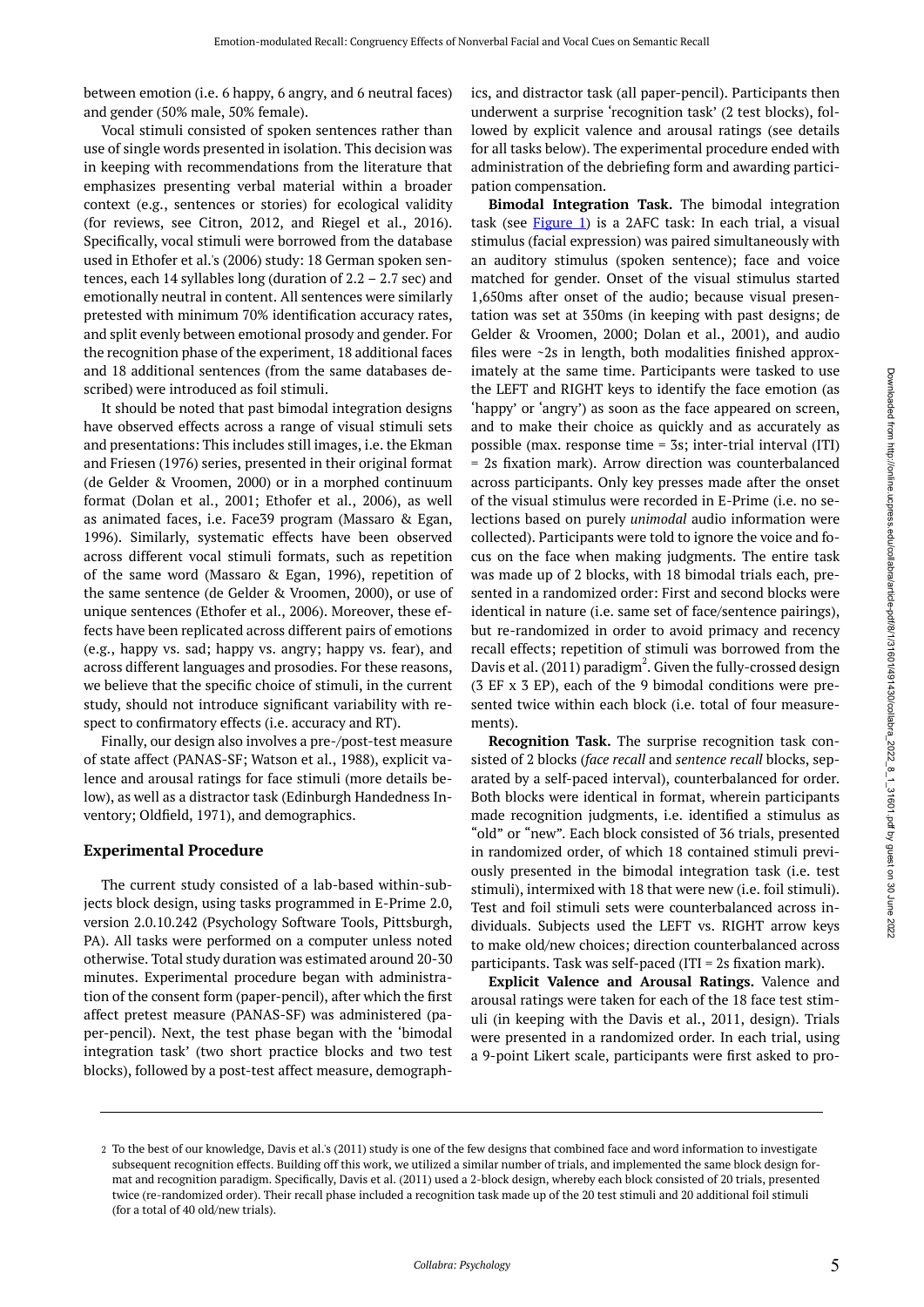<span id="page-5-0"></span>vide a face valence rating ("How positive or negative is the expression on this face?" from (1) *Very Negative* to (9) *Very Positive*), followed by a face arousal rating ("How high or low is the emotional arousal of the expression on this face?" from (1) *Very Low* to (9) *Very High*). Task was self-paced (ITI = 2s fixation mark).

#### **Planned Analyses**

**Confirmatory Effects for Facial Emotion Identification: Planned Analyses.** Two 2-way repeated-measures ANOVAs, with two within-subject factors, were planned: EF (angry, neutral, happy) x EP (angry, neutral, happy). The same analysis was planned for each dependent variable (DV), namely: accuracy (i.e. proportion of correct 2AFC selections) and mean RT, averaged across trials. Inferences are based on a nominal alpha-level of  $\alpha = .05^3$ .

**Exploratory Effects on Semantic Recall: Planned Analyses.** One 2-way repeated-measures ANOVA, with two within-subject factors, was planned: EF (angry, neutral, happy) x Congruency (congruent, incongruent). Semantic recall was computed as mean sentence recognition hit rates, averaged across trials. Additionally, a 2-way repeated-measures ANOVA of EF (angry, neutral, happy) and EP (angry, neutral, happy) was planned to identify any main effect of EP on recall. Though we specify only one effect of central interest (namely, the interaction of EF x Congruency), nevertheless, we recognize that planned analyses are exploratory in nature, and were thus corrected for two analyses, each with 3 potential effects of interest (i.e. two main effects, one interaction effect); Bonferroni-corrected alpha  $(\alpha = .008)^4$ . This is in accordance with recommendations by Cramer et al. (2016) for exploratory multiway ANOVA in order to maintain a family-wise type-1 error rate of 5%.

**Additional Analyses.** The same exploratory analyses specified for semantic recall effects were also planned for face recall with Bonferroni-corrected alpha ( $\alpha$  = .008). Additionally, to compare overall recognition rates of faces versus sentences, paired-samples t-test (non-directional) was run after applying a *correction for intrusions* formula (to correct for false alarms; Davis et al., 2011):

*Correction for intrusions* = (hits – false alarms) / (total number of old stimuli) (1)

Finally, in order to check for differences in valence and arousal of test face stimuli, a 1-way repeated-measures MANOVA, with EF (angry, neutral, happy) as within-subject factor, was conducted on valence and arousal ratings. *Note:*  For all aforementioned (M)ANOVAs, simple effects tests (with Bonferroni-correction specified) were run following significant interactions.



#### **Figure 1. Bimodal Integration Task Design**

*Note.* Within-subject design with two blocks (represented along the x-axis): Each block contains 18 trials, presented in randomized order, and separated by a selfpaced break. Y-axis breaks down the timing of the trials: Emotional Face (EF) = 350s, is paired simultaneously with Emotional Prosody (EP ~ 2s); SOA (stimulus onset asynchrony) = 1,650ms. Audiovisual presentation is followed by a two-alternative forced-choice (2AFC) task (time limit = 3s); inter-trial interval (ITI) = 2s. Max. block duration = 126s; max. testing phase (discounting the break) = 252s ~ 4.2 mins. KDEF images used in figure as examples are: "AF25HAS", "AF20ANS", "AM06NES".

#### **Results**

#### **Sample**

Initial replication sample was  $N = 52$ ; three participants were excluded based on the aforementioned exclusion criteria. Thus, all analyses were based on a final sample of *n*   $= 49$ , which comprised 73.5% females, 24.5% males  $(2.0\%)$ opted not to specify), ranging between the ages of 19-40 years ( $M = 24.6$ ,  $SD = 4.8$ ). All participants spoke German fluently (89.8% native speakers), and were primarily made up of students (91.8%).

### **Bimodal Integration Effects: Accuracy and RT**

**Accuracy.** Two-way repeated-measures ANOVA revealed significant main effects of EF (*F*(1.12, 53.65) = 291.75, *p* < .001,  $\eta_p^2 = .86$ , and EP (*F*(2, 96) = 8.39, *p* < .001,  $\eta_p^2 = .15$ ), as well as a significant interaction effect between EF and EP (*F*(2.90, 139.39) = 7.96, *p* < .001,  $\eta_p^2$  = .14), on accuracy rates (see [Figure 2](#page-6-0), left plot). Results demonstrated ceiling effects for accuracy rates of angry and happy faces; in other words, accuracy for emotional faces were not significantly affected by accompanying prosodies. Post-hoc pairwise comparisons demonstrated that when neutral faces were paired with an angry prosody (as opposed to a neutral prosody), participants were significantly more likely to label these neutral faces as 'angry' ( $M_{\text{diff}}$  = .15, *SE* = .05, *p* = .006, 95% CI [.04, .27]). Surprisingly, this same pattern

<sup>3</sup> In our original pre-registration, we applied a Bonferroni-correction ( $\alpha$  = .0167) for three effects of interest (i.e. two main effects, and one interaction effect). This, however, is the recommendation offered for exploratory (rather than *a priori* confirmatory) hypotheses (see Cramer et al., 2016). Alpha-level was therefore updated ( $\alpha = .05$ ); change in alpha-level had no effect on the results.

<sup>4</sup> In the original pre-registration, Bonferroni-correction account for multiple effects of interest ( $\alpha$  = .0167), but forgot to account for the two separate ANOVA analyses; alpha-level was therefore updated ( $\alpha$  = .008).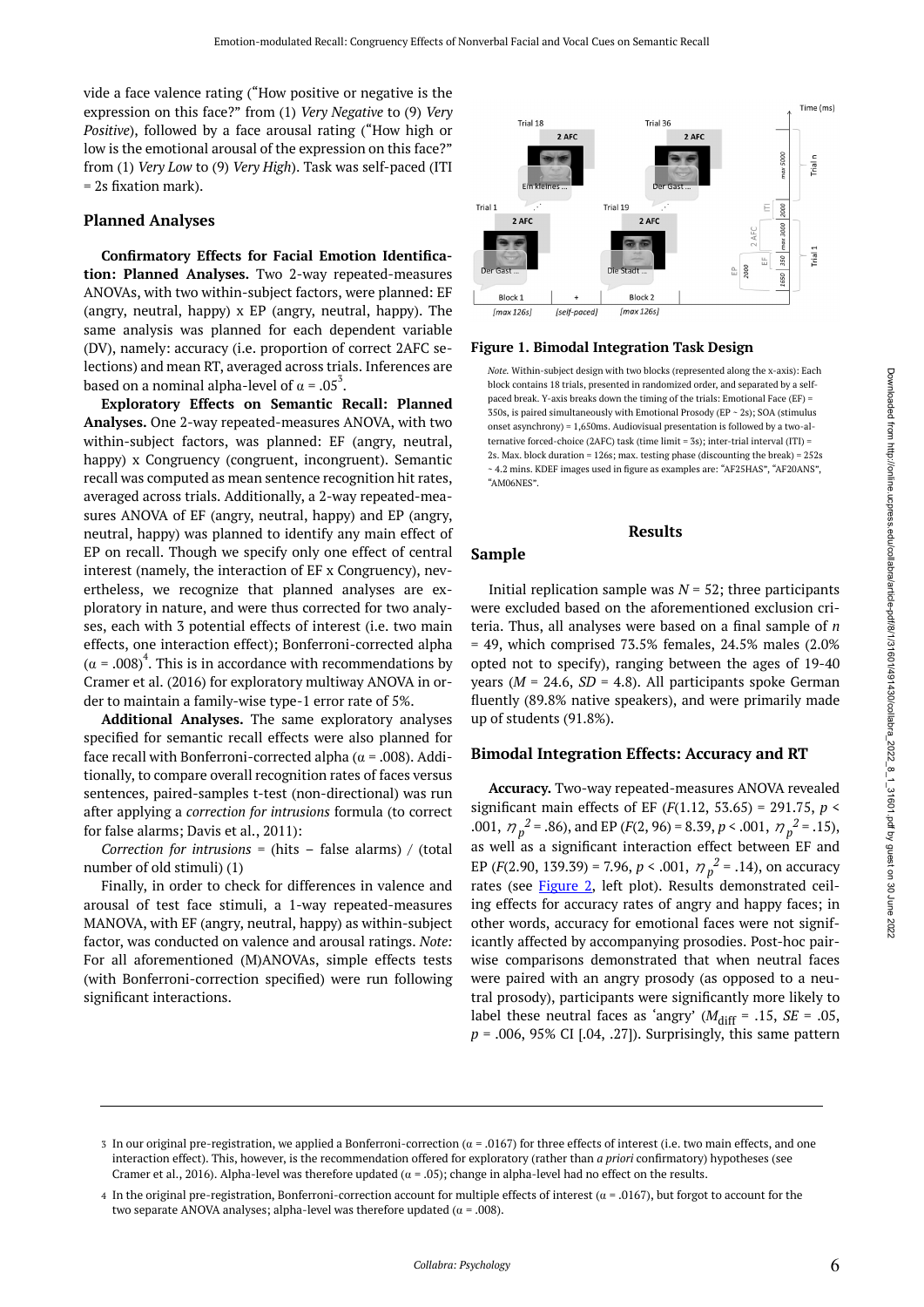<span id="page-6-0"></span>

**Figure 2. Bimodal Integration Effects** 

*Note.* Left plot: Accuracy (y-axis) is operationalized as proportion faces identified as 'angry'. Right plot: RT (y-axis) is measured in milliseconds (ms); higher values represent slower RTs. Error bars represent the 95% confidence intervals.

was observed when neutral faces were paired with a happy prosody; that is, participants again were more likely to classify these neutral faces as 'angry'  $(M_{\text{diff}} = .19, \text{ SE} = .04, p <$ .001, 95% CI [.08, .30]). The latter finding contradicts prior work which has typically observed a greater tendency to label neutral faces as 'happy' when accompanied by a happy prosody.

**RT.** Two-way repeated-measures ANOVA revealed significant main effects of EF (*F*(1.20, 57.72) = 50.41, *p* < .001,  $\eta_p^2$ = .51), and EP ( $F(1.78, 85.30) = 8.83$ ,  $p = .001$ ,  $\eta_p^2 = .16$ ), and a non-significant interaction effect between EF and EP  $(F(2.80, 134.35) = 0.68, p = .554, \eta_p^2 = .01)$ , on RT (see <u>Fig-</u> [ure 2](#page-6-0), right plot).

Overall, findings for confirmatory effects were mostly consistent with past work. Emotional faces were identified significantly more quickly than neutral faces. Additionally, effects of prosody were more visible under ambiguous conditions, i.e. neutral face trials. The presence of emotional vocal information influenced the way in which neutral faces tended to be classified. One notable finding was the unexpected influence of happy prosody described above. Potential reasons for this inconsistency are discussed further in the discussion.

#### **Sentence Recall Effects**

Two-way repeated-measures ANOVA between EF (angry, neutral, happy) and Congruency (congruent, incongruent) revealed a significant main effect of EF (*F*(2, 96) = 7.65, *p*  = .001,  $\eta_p^2$  = .14), a non-significant main effect of Congruency  $(p = .719)$ , and a non-significant interaction effect between EF and Congruency (*p* = .087). Main effect of EF showed that, overall, recall for sentence content was greater when paired alongside emotional faces rather than neutral faces (see [Figure 3,](#page-7-0) left plot), with greater recall rates for trials with happy versus neutral faces ( $M_{\text{diff}}$  = .10, *SE* = .03, *p* = .009, 95% CI [.02, .18]), and for trials with angry versus neutral faces ( $M_{\text{diff}}$  = .07,  $SE$  = .03,  $p$  = .046, 95% CI [.00, .15]).

In order to check whether results might be explained by main effects of EP, a 2-way repeated-measures ANOVA, with EF and EP as within-subject factors, was run. Notably, the analysis revealed a significant main effect of EP (*F*(2, 96)  $= 5.88, p = .004, \eta_p^2 = .11$ , and a non-significant interaction effect between EF and EP (*p* = .983). On average, sentences spoken in a happy prosody were recalled more poorly than sentences spoken in an angry prosody  $(M_{\text{diff}} = .09, SE)$ = .03, *p* = .045, 95% CI [.00, .17]) or in a neutral prosody (*M*diff = .10, *SE* = .03, *p* = .006, 95% CI [.02, .18]). Given this finding, there may be some grounds to speculate an overall 'impairing' effect of happy EP on sentence content reten-tion, within this specific paradigm (see [Figure 3](#page-7-0), right plot). Moreover, this is consistent with the above finding, whereby trials with happy faces led to poorer recall rates when paired with a happy (i.e. congruent) EP, as opposed to the incongruent prosodies. Interpretation of reported effects are discussed in more detail in the discussion.

#### **Face Recall Effects**

No clear pattern of effects for face recall rates was observed across conditions. For both analyses, all effects fell above the alpha-corrected significance level ( $\alpha$  = .008). Specifically, two-way repeated-measures ANOVA, with EF and Congruency as within-subject factors, produced nonsignificant main and interaction effects (*ps* ≥ .089; see [Fig](#page-7-1)[ure 4,](#page-7-1) left plot). Similarly, 2-way repeated-measures ANOVA, with EF and EP as within-subject factors, revealed no significant main or interaction effects (*ps* ≥ .033; see [Fig](#page-7-1)[ure 4,](#page-7-1) right plot).

#### **Overall Sentence versus Face Recall**

Mean recognition rates (after correcting for false-alarms; see Eq. 1 above) was compared between sentences and faces. Overall, recall for sentences  $(M = .49, SD = .20)$  was significantly greater than recall for faces (*M* = .35, *SD* = .19),  $t(48) = 3.51$ ,  $p = .001$ . These results align with previous findings which show greater recognition of words than faces (Davis et al., 2011).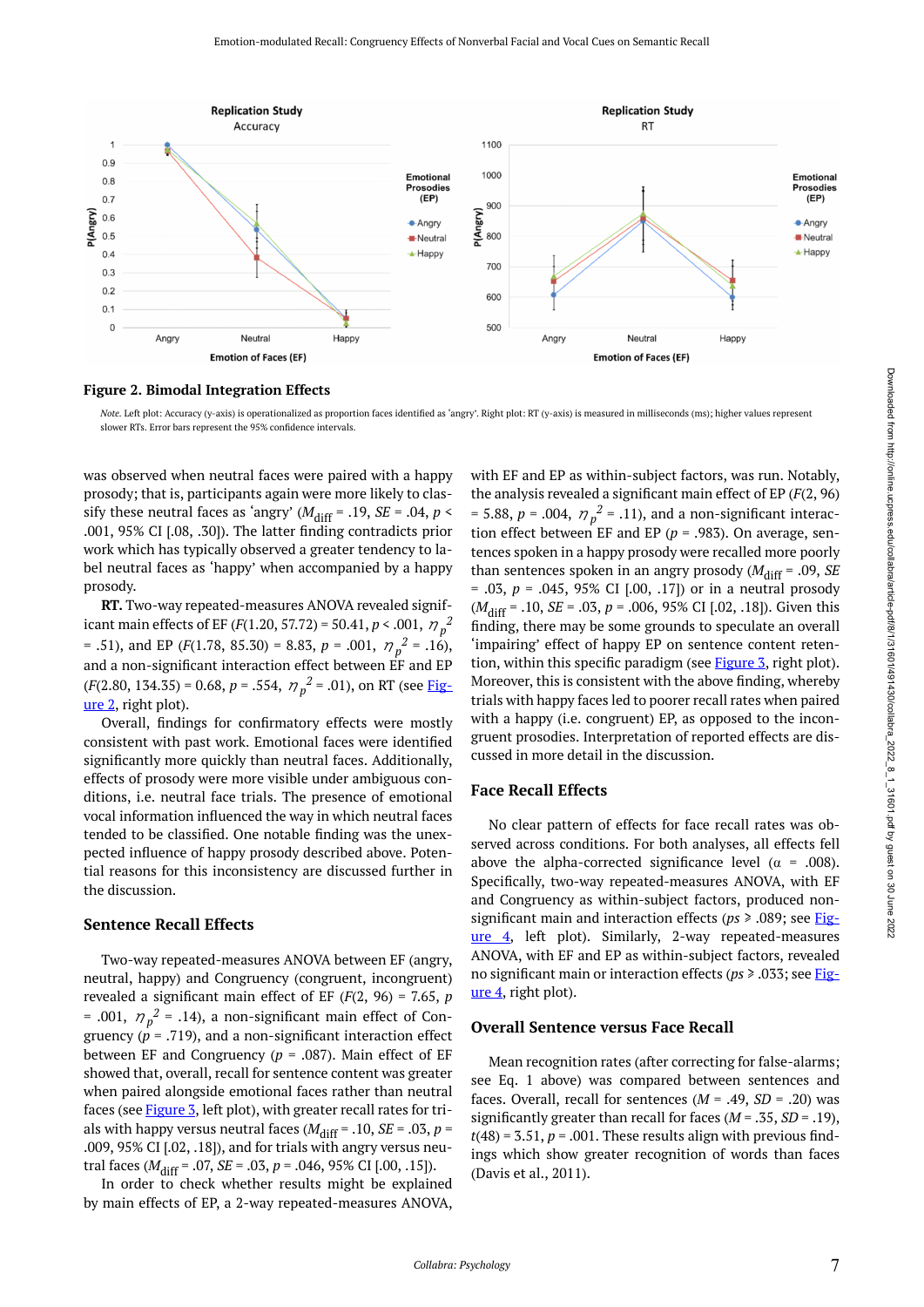<span id="page-7-0"></span>

#### **Figure 3. Sentence Recall Effects**

*Note.* Left plot: EF & Congruency on sentence recall. Right plot: EF & EP on sentence recall. Y-axis represents mean recognition accuracy for sentence recall. Error bars represent the 95% confidence intervals.

<span id="page-7-1"></span>

#### **Figure 4. Face Recall Effects**

*Note.* Left plot: EF & Congruency on face recall. Right plot: EF & EP on face recall. Y-axis represents mean recognition accuracy for face recall. Error bars represent the 95% confidence intervals.

#### **Valence and Arousal Ratings**

One-way repeated-measures MANOVA revealed expected effects of Emotion (angry, neutral, happy) on valence and arousal ratings for face stimuli. Angry faces were rated significantly more negatively than neutral faces ( $M<sub>diff</sub>$ = 2.70, *SE* = .13, *p* < .001, 95% CI [2.38, 3.02]), and happy faces were rated significantly more positively than both neutral (*M*diff = 2.95, *SE* = .11, *p* < .001, 95% CI [2.69, 3.21]) and angry faces ( $M_{\text{diff}}$  = 5.65, *SE* = .17, *p* < .001, 95% CI [5.22, 6.08]). With regard to arousal ratings, both angry faces (*M*diff = 2.58, *SE* = .35, *p* < .001, 95% CI [1.72, 3.44]) and happy faces ( $M_{\text{diff}}$  = 3.60, *SE* = .23, *p* < .001, 95% CI [3.04, 4.15]) were rated as significantly more emotionally arousing than neutral faces; happy faces were also rated as significantly more arousing than angry faces ( $M_{\text{diff}}$  = 1.02, *SE* = .27, *p* = .001, 95% CI [0.36, 1.67]).

#### **Discussion**

At present, it is known that multimodal emotional cues, especially facial expressions (i.e. visual modality) and speech prosody (i.e. auditory modality), concurrently interact and modulate how presented information is processed (for review, see Klasen et al., 2012). Enhanced perception and recall of multisensory information appears to critically depend on the extent to which there is a match between both sources of information, such as: faster and more accurate perception of faces when accompanied with a congruent emotional tone (e.g., sad face paired with a sad voice; de Gelder & Vroomen, 2000), faster lexical processing for words whose linguistic content matched the emotional tone (e.g., happy words spoken in a happy prosody; Nygaard & Queen, 2008), and greater recall for audio-visual pairs that semantically matched (e.g., image of a bell paired with the sound of a bell; Murray et al., 2004). Additionally, whether the presence of emotional stimuli has an enhancing versus impairing effect on recall of accompanying neutral stimuli,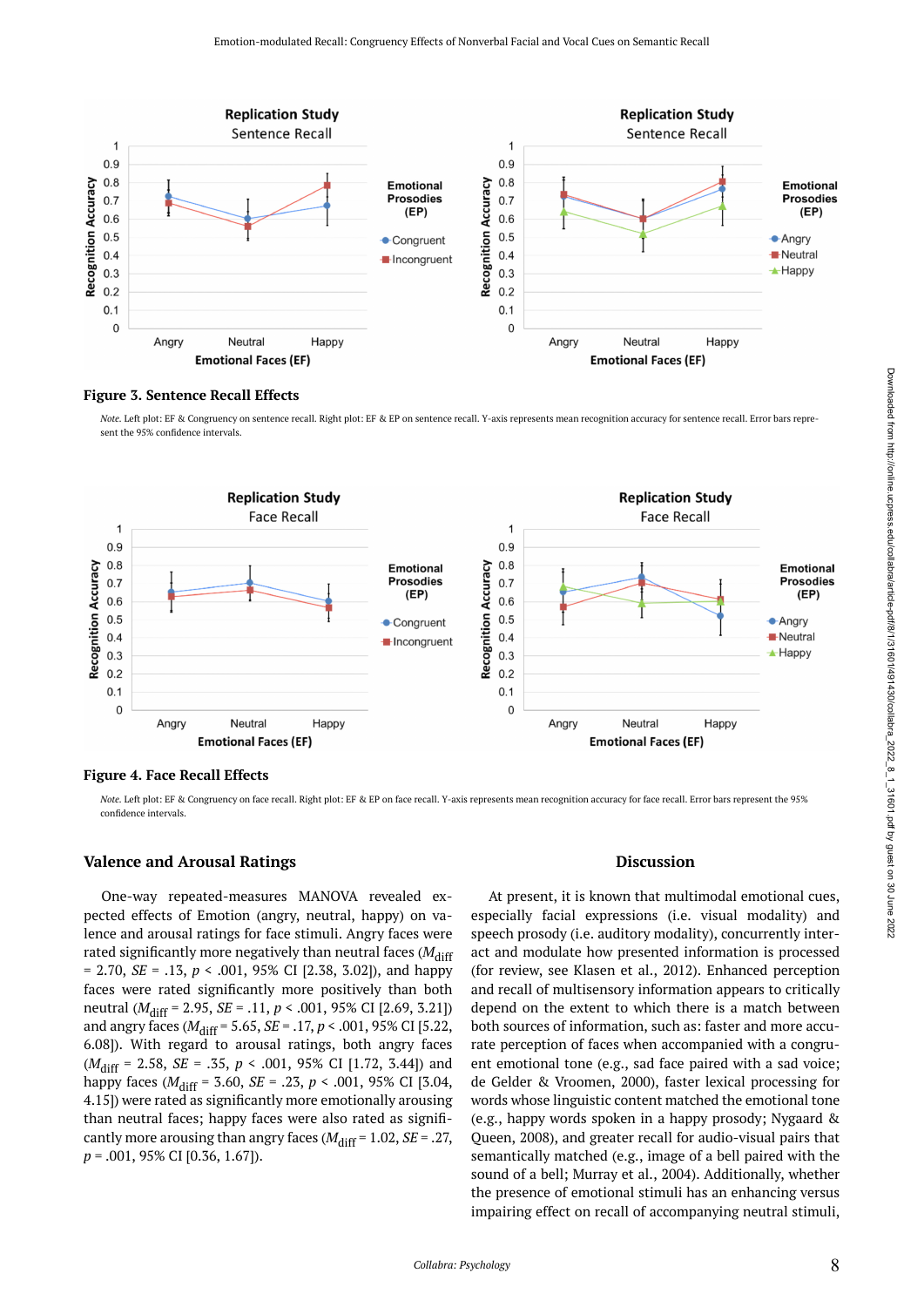depends on contextual influences, such as how neutral and emotional stimuli relate, and the demands of the task (e.g., task-relevance or prioritization of stimuli; see Riegel et al., 2016).

To date, little research has explored the mutual influence or interplay between facial and vocal modalities in the processing and recall of stimuli (see Kauschke et al., 2019). While a body of evidence does exist on the facilitatory effects of crossmodal congruency on *perception* of emotional stimuli (e.g., Klasen et al., 2012; Paulmann & Pell, 2011), research has seemingly neglected to investigate effects on subsequent *recall*.

To this end, the present study asked whether the automatic integration of unattended emotional information is limited to nonverbal cues, i.e. emotional prosody, or if it additionally had effects on retention of verbal content. To answer these questions, we expanded upon previous paradigms in order to assess the extent to which the presence of an emotional prosody (presented alongside a face with a congruent vs. incongruent emotional expression) not only influences individuals' performance on the given task (i.e. speed and accuracy of classifying emotional faces), but additionally, subjects' performance on a subsequent surprise recall task measuring retention of sentence content. In this way, the current study consisted of both a confirmatory replication of bimodal integration effects (i.e. accuracy and RT), as well as an exploratory extension (i.e. recall effects).

Because one main goal of the study was to replicate bimodal integration effects, we incorporated key design elements from past relevant paradigms (de Gelder & Vroomen, 2000; Dolan et al., 2001; Ethofer et al., 2006; Massaro & Egan, 1996) into our methodology. This included task instructions, 2AFC task design, and facial/vocal stimuli properties (incl. presentation and duration). Additionally, to implement our exploratory extension, we borrowed design elements from the Davis et al. (2011) paradigm, including approximate number of trials, block format, and recognition task. One added strength in our design was the addition of the valence and arousal ratings for the face stimuli. Up until now, bimodal integration studies have not measured nor reported these ratings. Inclusion of such measures highlights the need to specify and measure auxiliary assumptions concerning the role of valence and arousal of stimuli in crossmodal research. Another added strength was the inclusion of neutral prosody stimuli. Certain past designs (e.g., de Gelder & Vroomen, 2000), compared the effects of emotional prosody (i.e. presence of happy vs. sad voice) against the absence of prosody altogether (rather than the presence of a neutral voice). We argue that a more systematic and valid investigation of crossmodal influences, on both perception and recall, should entail comparisons across bimodal conditions (rather than a combination of unimodal and bimodal conditions).

Given our specific paradigm, we speculated that we might observe an overall trade-off in terms of central versus peripheral task performance: Conditions which increased attentional capture toward the central task (i.e. face classification task) may bias attentional resources away from processing and retaining peripheral information (i.e. sentence content).

With regard to the confirmatory hypotheses, our results

corroborated past work, with the exception of one unexpected finding. Consistent with past findings, participants displayed both faster and more accurate recognition of emotional faces when faces were paired with a congruent emotional prosody (de Gelder & Vroomen, 2000; Dolan et al., 2001; Massaro & Egan, 1996). This underscores the nature of crossmodal emotion perception: That is, the phenomenon whereby affect-relevant information or cues, from discrete sources, are automatically integrated when presented simultaneously. Surprisingly, however, our data showed that when neutral faces were accompanied by a happy prosody, participants had a greater tendency to classify them as 'angry' rather than 'happy'. This contradicts prior work which has typically shown a bias toward judging neutral faces in the direction of the accompanying emotional prosody (e.g., de Gelder & Vroomen, 2000).

While at face value, this finding appears conflicting, it is possible that it too was a result of the top-down influence of emotional prosody on processing. Given the nature of our paradigm, we explain this as follows: We know from the pretest results that, in the absence of an accompanying voice, and in the context of forced choice (i.e. 2AFC task), neutral expressions were more likely to be classified as 'angry' than 'happy'. We can thus speculate that when contrasted against a happy prosody, neutral faces may have appeared particularly negative, and in turn, more likely to be classified as 'angry'. In general, our findings contribute to a broader understanding of the bimodal integration effect. Specifically, when it comes to face judgments, the presence of accompanying prosodic information may produce *intuitive* results when the accompanying emotional prosody *reinforces* one's perceptions of a face, whereas it may produce *counterintuitive* results when the accompanying emotional prosody *contrasts* one's perceptions of a face.

One could alternatively assume that this finding might be due to problems with the stimuli (i.e. neutral expressions and/or 'happy' sentences not accurately conveying the intended emotion). We would argue that this explanation is implausible given the following: a) facial stimuli were selected from a validated database (Goeleven et al., 2008); b) facial stimuli were additionally rated by our sample on valence and arousal dimensions, and demonstrated expected ratings; c) 'happy' and 'angry' sentence stimuli were borrowed from Ethofer et al. (2006); and d) all stimuli were pretested on an independent sample. Thus, there is little reason to question the effectiveness of the stimuli themselves, and we posit that our findings should be interpreted to reflect the specific interaction between facial and vocal cues, under the current task demands.

With regard to the exploratory hypotheses, we did not observe a main effect of congruency on sentence recall rates. In other words, unlike accuracy and reaction time measures, recall performance was not facilitated by a match between emotion in the face and voice. Thus, while it is clear that individuals incorporated the peripheral vocal information into their decisions during the task, this may have been restricted to surface-level features (i.e. hedonic valence or emotional tone) as opposed to semantic content, given that recall rates across congruent and incongruent conditions were found to be comparable. These findings lend support for the arousal-biased competition theory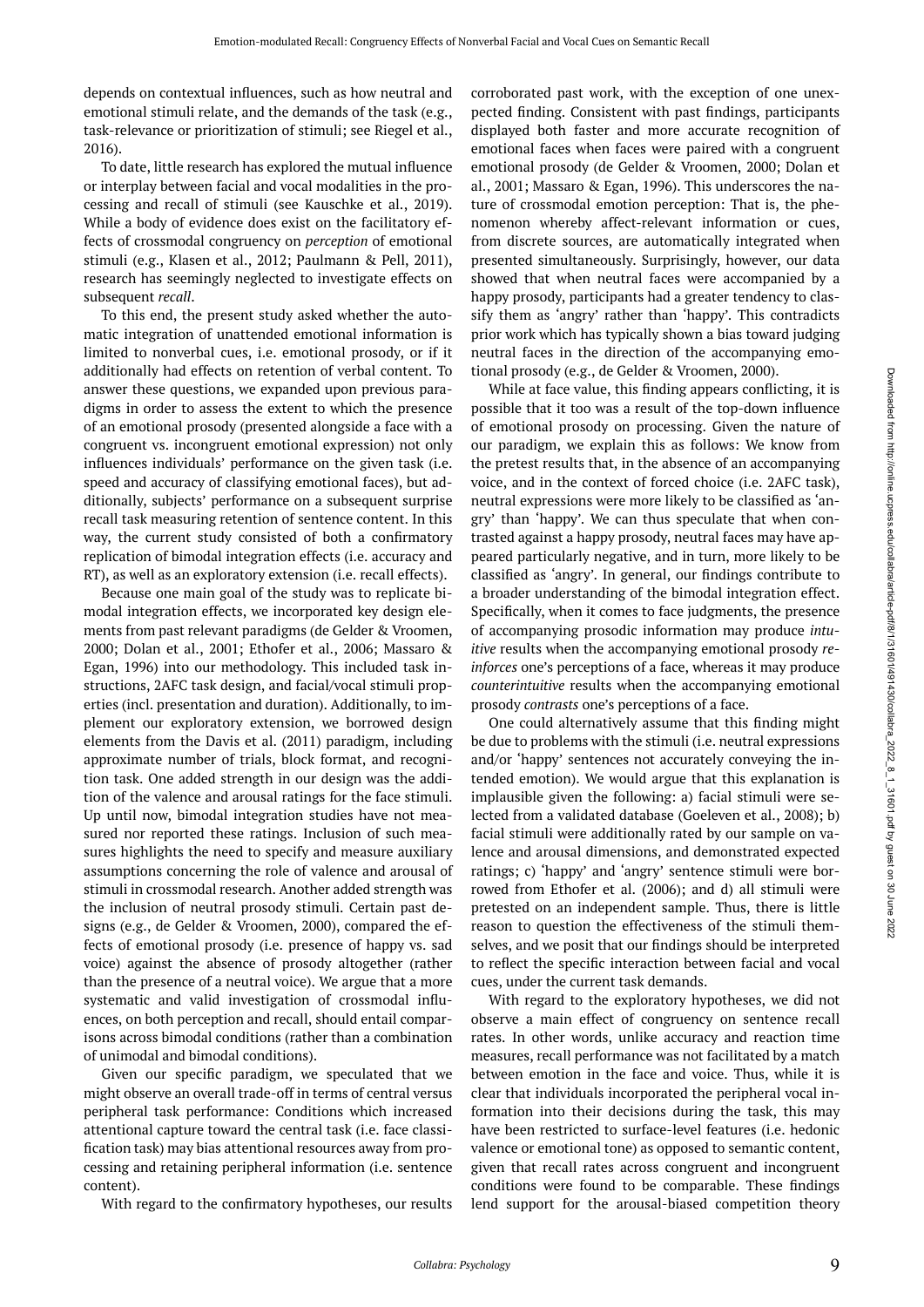(Mather & Sutherland, 2011) insofar as reflecting the prioritization of incoming stimuli and the influence of topdown goals. In the case of our paradigm, increased priority is placed toward goal-relevant stimuli (i.e. emotions in the faces). While vocal information is not task-relevant, we know from the bimodal integration literature that congruency between face and voice emotions enhances perception, whereas the content of the spoken sentences lends no added goal-relevant value. Therefore, according to this theory, we should expect that individuals process information selectively based on the task at hand (i.e. integrating the prosody but not the content).

The one overall pattern we found was a main effect of the vocal modality on sentence recall, namely an overall 'impairing' effect of happy EP on sentence content retention. Again, we would argue that this finding is unlikely to be explained by a problem with the happy vocal stimuli for the reasons stated above. Rather, our finding aligns with the idea of an emotional interference effect (Anderson & Shimamura, 2005; Christianson, 1992; Touryan et al., 2007); that is, "emotion can interfere with the processing of unrelated stimuli via the modulation of attention" (West et al., 2017, p. 756). West and colleagues (2017) appeal to this reasoning to explain the negative effect of emotional prosody (i.e. happy or fearful) on word recall. Moreover, authors observed a greater interference effect for fearful prosody, which they took as support for a negativity bias. Within the context of our paradigm, because the accompanying sentences are not relevant to the task, we would expect that fewer attentional resources would be allocated toward processing their semantic content when spoken in an emotional, as opposed to neutral, prosody. While our findings partly corroborate those of West et al. (2017), in terms of happy prosody leading to worse recall than neutral prosody, we did not find that negative (i.e. angry) prosody produced worse recall.

Based on the current state of the literature, it is difficult to speculate why we only observed an interference effect for the happy prosody. First, while ample research has been conducted on the valence effects of faces and words, very few studies to date have explored how prosodic characteristics of speech influence word processing (for review on valence effects, see Kauschke et al., 2019). Therefore, it is unclear whether the effects of prosody, on sentence processing and recall, are dependent on emotional valence (i.e. positive vs. negative) or may hinge on the type of emotion being conveyed (e.g., happy, fearful, angry, etc.). Moreover, it is uncertain how these potential effects would operate under our specific task demands, where central and peripheral information are naturally integrated.

Another important consideration is methodological factors: In West et al. (2017), word learning was the central task, whereas in our paradigm, sentences constituted peripheral information and were task-irrelevant. Kauschke et al. (2019) stressed the importance of task features on valence effects for word-processing studies; depending on the type of task (e.g., lexical decision vs. memory task), as well as stimulus characteristics (e.g., word as target item vs. distractor), the effect of emotional valence on processing may differ. Additionally, the results of the current study are based on use of a recognition task; it is possible that the

use of a free recall task may influence outcomes. Taken together, further research on prosody-specific effects is warranted to better understand the role of emotional prosody on word processing and recall.

Finally, we also explored the effects of emotional expressions and vocal prosody on face recall. Our data showed no main effects of modality or congruency on face recall; in other words, neither the type of emotion expressed in the face or voice, nor whether facial and vocal emotions matched, led to significantly greater retention rates of faces. Additionally, the interaction effect between modality and congruency on face recall was non-significant. We recommend that such preliminary results for face recall be considered inconclusive at this stage, and be substantiated by further research. It should be also noted that we did not observe trade-off effects for sentence and face recall. In other words, while happy prosody trials yielded relatively lower recall rates for sentence content (i.e. peripheral stimuli), this was not accompanied by relatively higher recall rates for faces (i.e. central stimuli).

#### **Conclusion**

The current experiment sought to explore the effects of emotional expressions and emotional prosody on the perception of facial expressions (i.e. speed and accuracy of identifying emotions of faces) and retention of semantic information (i.e. recall rates for content of concurrently spoken sentences). Specifically, we investigated whether congruent conditions (i.e. when emotion in the face and voice matched) led to faster and more accurate recognition of face emotions, as well as greater recall for sentence content. While congruent conditions were found to facilitate perception of faces, replicating past findings, we did not find an overall congruency effect when it came to sentence content recall. In other words, on average, recall rates for sentence content were not found to significantly differ between congruent and incongruent trials. What we did find, however, was an overall effect of prosody on sentence recall; namely, significantly poorer recall rates for trials accompanied with a happy prosody, as compared to trials paired with neutral or angry prosodies.

Taken together, our findings suggest that when individuals integrate facial and vocal cues, information in the periphery (i.e. accompanying sentences) is processed more superficially; integration is restricted to surface-level features such as hedonic valence or emotional tone, rather than semantic content. This would explain why the presence of accompanying vocal information demonstrated the expected congruency effects for central task performance, but did not yield differences in terms of peripheral sentence content recall. We also found poorer overall recall rates for sentences spoken in a happy tone, suggesting that happy prosody may pose an emotional interference effect on semantic processing: When faces are accompanied by a happy prosody, attention may be further shifted away from task-irrelevant stimuli (i.e. sentences) in favor of task-relevant stimuli (i.e. faces). The present findings alone do not suffice for making broader claims about prosody-specific valence effects; however, we feel that this is a line of research that merits to be addressed with further research. Finally, our study did not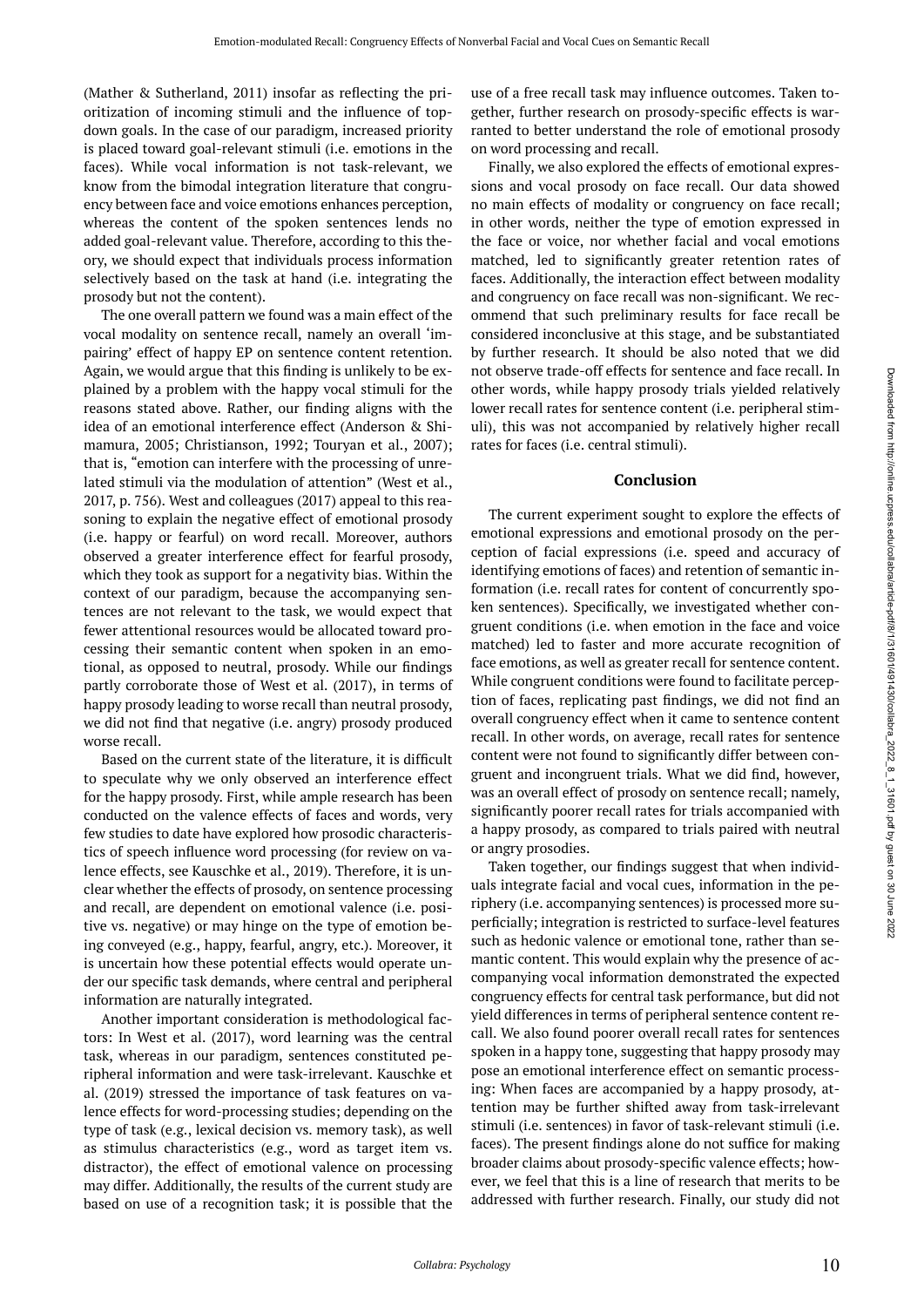find support for the idea of trade-off effects for sentence and face recall. We believe that a more complex framework is needed to explain the potential interactions of face and voice modalities on recall effects.

### **Funding**

The authors received no funding for this work.

#### **Competing Interests**

The authors declare that they have no conflicts of interest or competing interests to declare that are relevant to the content of this article, and no relevant financial or non-financial interests to disclose.

#### **Ethics Approval**

Approval was obtained from the ethics committee of the Ludwig-Maximilians-Universität (Ethikkommission der Fakultät 11). The procedures used in this study adhere to the tenets of the Declaration of Helsinki. All participants provided written informed consent prior to participation. Participation in the study was completely voluntary, and subjects could withdraw at any time.

### **Author Contributions**

AH generated the idea for the study and was responsible for the study design. AH, SP, and LH were jointly responsible for data collection, data analysis, and manuscript writing. DW contributed study materials and was involved in revisions of the manuscript at multiple stages. All authors approved the final submitted version of the manuscript.

### **Data Accessibility Statement**

The data (i.e. anonymized data sets, syntax, output, tasks, supplemental online materials) that support the findings of this study are openly available on the OSF platform under the main project *"Emotion-Modulated Recall"*  ([https://osf.io/am9p2/\)](https://osf.io/am9p2/). Direct links to project pre-registration (<https://osf.io/v9ghm/>) and supplementary informa-tion [\(https://osf.io/y3amf/](https://osf.io/y3amf/)).

All code (SPSS syntax) needed to reproduce reported results are openly available on OSF (see above).

Submitted: August 11, 2021 PST, Accepted: November 16, 2021 PST

This is an open-access article distributed under the terms of the Creative Commons Attribution 4.0 International License (CCBY-4.0). View this license's legal deed at http://creativecommons.org/licenses/by/4.0 and legal code at http://creativecommons.org/licenses/by/4.0/legalcode for more information.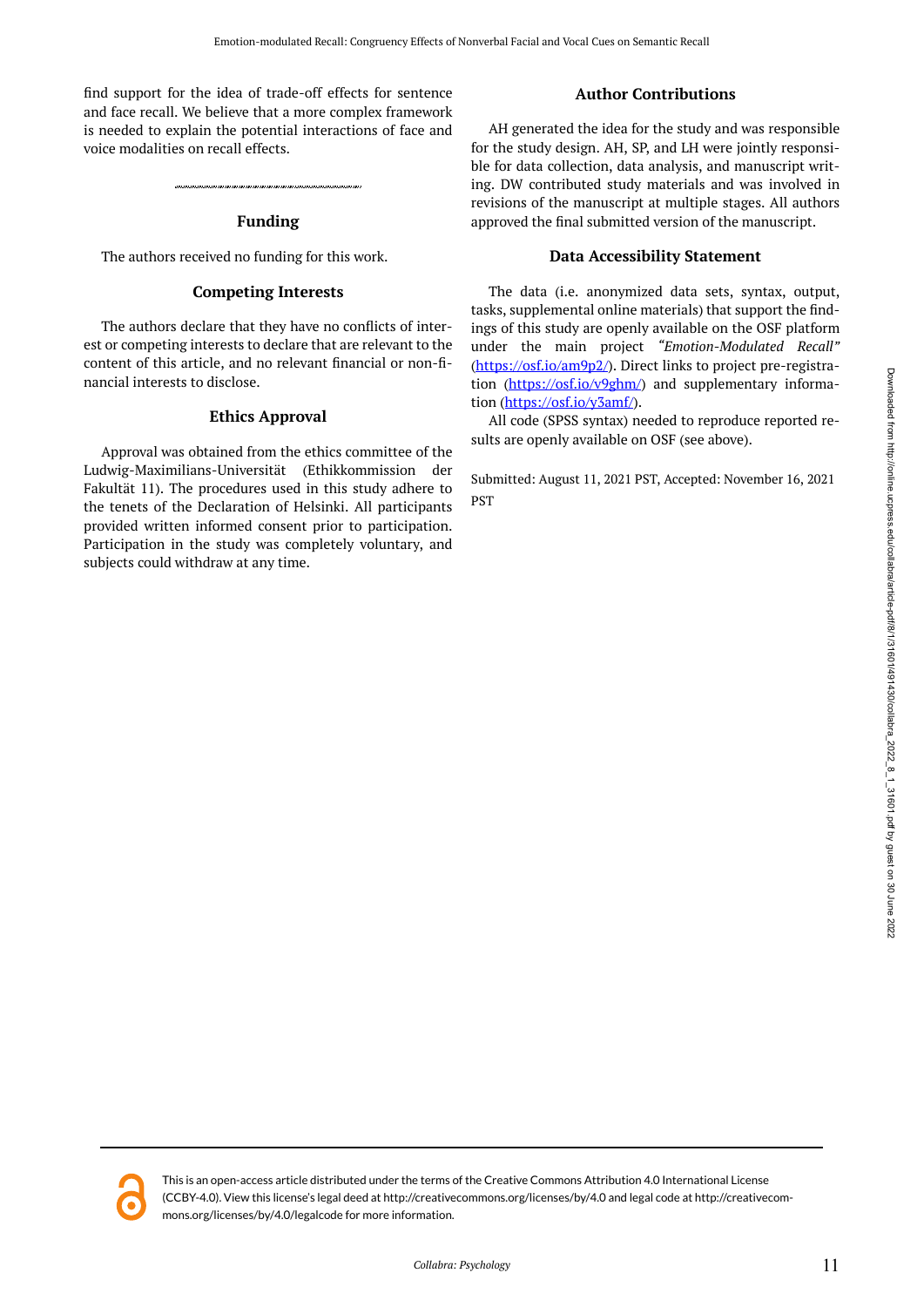# REFERENCES

Anderson, L., & Shimamura, A. P. (2005). Influences of emotion on context memory while viewing film clips. *The American Journal of Psychology*, *118*(3), 323–337.

Christianson, S.-A. (1992). Emotional Stress and Eyewitness Memory: A Critical Review. *Psychological Bulletin*, *112*(2), 284–309.

Citron, F. M. M. (2012). Neural correlates of written emotion word processing: A review of recent electrophysiological and hemodynamic neuroimaging studies. *Brain and Language*, *122*(3), 211–226. [http](https://doi.org/10.1016/j.bandl.2011.12.007) [s://doi.org/10.1016/j.bandl.2011.12.007](https://doi.org/10.1016/j.bandl.2011.12.007) 

Cramer, A. O. J., van Ravenzwaaij, D., Matzke, D., Steingroever, H., Wetzels, R., Grasman, R. P. P. P., Waldorp, L. J., & Wagenmakers, E.-J. (2016). Hidden multiplicity in exploratory multiway ANOVA: Prevalence and remedies. *Psychonomic Bulletin & Review*, *23*(2), 640–647. [https://doi.org/10.3758/s1342](https://doi.org/10.3758/s13423-015-0913-5) [3-015-0913-5](https://doi.org/10.3758/s13423-015-0913-5)

Davis, F. C., Somerville, L. H., Ruberry, E. J., Berry, A. B. L., Shin, L. M., & Whalen, P. J. (2011). A tale of two negatives: Differential memory modulation by threatrelated facial expressions. *Emotion*, *11*(3), 647–655. [ht](https://doi.org/10.1037/a0021625) [tps://doi.org/10.1037/a0021625](https://doi.org/10.1037/a0021625) 

de Gelder, B., & Vroomen, J. (2000). The perception of emotions by ear and by eye. *Cognition & Emotion*, *14*(3), 289–311. [https://doi.org/10.1080/02699930037](https://doi.org/10.1080/026999300378824) [8824](https://doi.org/10.1080/026999300378824) 

Doehrmann, O., & Naumer, M. J. (2008). Semantics and the multisensory brain: How meaning modulates processes of audio-visual integration. *Brain Research*, *1242*, 136–150. [https://doi.org/10.1016/j.brainres.200](https://doi.org/10.1016/j.brainres.2008.03.071) [8.03.071](https://doi.org/10.1016/j.brainres.2008.03.071)

Dolan, R. J., Morris, J. S., & de Gelder, B. (2001). Crossmodal binding of fear in voice and face. *Proceedings of the National Academy of Sciences*, *98*(17), 10006–10010. [https://doi.org/10.1073/pnas.17](https://doi.org/10.1073/pnas.171288598) [1288598](https://doi.org/10.1073/pnas.171288598)

Easterbrook, J. A. (1959). The effect of emotion on cue utilization and the organization of behavior. *Psychological Review*, *66*(3), 183–201. [https://doi.org/1](https://doi.org/10.1037/h0047707) [0.1037/h0047707](https://doi.org/10.1037/h0047707)

Ekman, P., & Friesen, W. (1976). *Pictures of facial affect*. Consulting Psychologists Press.

Ethofer, T., Anders, S., Erb, M., Droll, C., Royen, L., Saur, R., Reiterer, S., Grodd, W., & Wildgruber, D. (2006). Impact of voice on emotional judgment of faces: An event-related fMRI study. *Human Brain Mapping*, *27*(9), 707–714. [https://doi.org/10.1002/hb](https://doi.org/10.1002/hbm.20212) [m.20212](https://doi.org/10.1002/hbm.20212) 

Goeleven, E., De Raedt, R., Leyman, L., & Verschuere, B. (2008). The Karolinska Directed Emotional Faces: A validation study. *Cognition & Emotion*, *22*(6), 1094–1118. [https://doi.org/10.1080/02699930701626](https://doi.org/10.1080/02699930701626582) [582](https://doi.org/10.1080/02699930701626582) 

Guillet, R., & Arndt, J. (2009). Taboo words: The effect of emotion on memory for peripheral information. *Memory & Cognition*, *37*(6), 866–879. [https://doi.org/1](https://doi.org/10.3758/MC.37.6.866) [0.3758/MC.37.6.866](https://doi.org/10.3758/MC.37.6.866)

Kauschke, C., Bahn, D., Vesker, M., & Schwarzer, G. (2019). The Role of Emotional Valence for the Processing of Facial and Verbal Stimuli—Positivity or Negativity Bias? *Frontiers in Psychology*, *10*, 1654. [http](https://doi.org/10.3389/fpsyg.2019.01654) [s://doi.org/10.3389/fpsyg.2019.01654](https://doi.org/10.3389/fpsyg.2019.01654)

Kensinger, E. A., Garoff-Eaton, R. J., & Schacter, D. L. (2007). Effects of emotion on memory specificity: Memory trade-offs elicited by negative visually arousing stimuli. *Journal of Memory and Language*, *56*(4), 575–591. [https://doi.org/10.1016/j.jml.2006.0](https://doi.org/10.1016/j.jml.2006.05.004) [5.004](https://doi.org/10.1016/j.jml.2006.05.004) 

Klasen, M., Chen, Y.-H., & Mathiak, K. (2012). Multisensory emotions: Perception, combination and underlying neural processes. *Reviews in the Neurosciences*, *23*(4), 381–392. [https://doi.org/10.151](https://doi.org/10.1515/revneuro-2012-0040) [5/revneuro-2012-0040](https://doi.org/10.1515/revneuro-2012-0040) 

Lakens, D., & Caldwell, A. R. (2019). *Simulation-Based Power-Analysis for Factorial ANOVA Designs*. [https://d](https://doi.org/10.31234/osf.io/baxsf) [oi.org/10.31234/osf.io/baxsf](https://doi.org/10.31234/osf.io/baxsf) 

Laurienti, P. J., Kraft, R. A., Maldjian, J. A., Burdette, J. H., & Wallace, M. T. (2004). Semantic congruence is a critical factor in multisensory behavioral performance. *Experimental Brain Research*, *158*(4), 405–414.<https://doi.org/10.1007/s00221-004-1913-2>

Lehmann, S., & Murray, M. M. (2005). The role of multisensory memories in unisensory object discrimination. *Cognitive Brain Research*, *24*(2), 326–334. [https://doi.org/10.1016/j.cogbrainres.2005.0](https://doi.org/10.1016/j.cogbrainres.2005.02.005) [2.005](https://doi.org/10.1016/j.cogbrainres.2005.02.005) 

Lundqvist, D., Flykt, A., & Öhman, A. (1998). The Karolinska directed emotional faces (KDEF). *CD ROM from Department of Clinical Neuroscience, Psychology Section, Karolinska Institut*, *91*(639), 2.

Mackay, D. G., Shafto, M., Taylor, J. K., Marian, D. E., Abrams, L., & Dyer, J. R. (2004). Relations between emotion, memory, and attention: Evidence from taboo Stroop, lexical decision, and immediate memory tasks. *Memory & Cognition*, *32*(3), 474–488. [h](https://doi.org/10.3758/BF03195840) [ttps://doi.org/10.3758/BF03195840](https://doi.org/10.3758/BF03195840) 

Massaro, D. W., & Egan, P. B. (1996). Perceiving affect from the voice and the face. *Psychonomic Bulletin & Review*, *3*(2), 215–221.

Mather, M., & Sutherland, M. R. (2011). Arousal-Biased Competition in Perception and Memory. *Perspectives on Psychological Science*, *6*(2), 114–133. [https://doi.or](https://doi.org/10.1177/1745691611400234) [g/10.1177/1745691611400234](https://doi.org/10.1177/1745691611400234)

Murray, M. M., Michel, C. M., Grave de Peralta, R., Ortigue, S., Brunet, D., Gonzalez Andino, S., & Schnider, A. (2004). Rapid discrimination of visual and multisensory memories revealed by electrical neuroimaging. *NeuroImage*, *21*(1), 125–135. [https://d](https://doi.org/10.1016/j.neuroimage.2003.09.035) [oi.org/10.1016/j.neuroimage.2003.09.035](https://doi.org/10.1016/j.neuroimage.2003.09.035) 

Nygaard, L. C., & Queen, J. S. (2008). Communicating emotion: Linking affective prosody and word meaning. *Journal of Experimental Psychology: Human Perception and Performance*, *34*(4), 1017–1030. [http](https://doi.org/10.1037/0096-1523.34.4.1017) [s://doi.org/10.1037/0096-1523.34.4.1017](https://doi.org/10.1037/0096-1523.34.4.1017)

Downloaded from http://online.ucpress.edu/collabra/article-pdf/8/1/31601/491430/collabra\_2022\_8\_1\_31601.pdf by guest on 30 June 2022 Downloaded from http://online.ucpress.edu/collabra/article-pdf/8/1/3161430/collabra\_2022\_8\_1\_31601.pdf by guest on 30 June 2022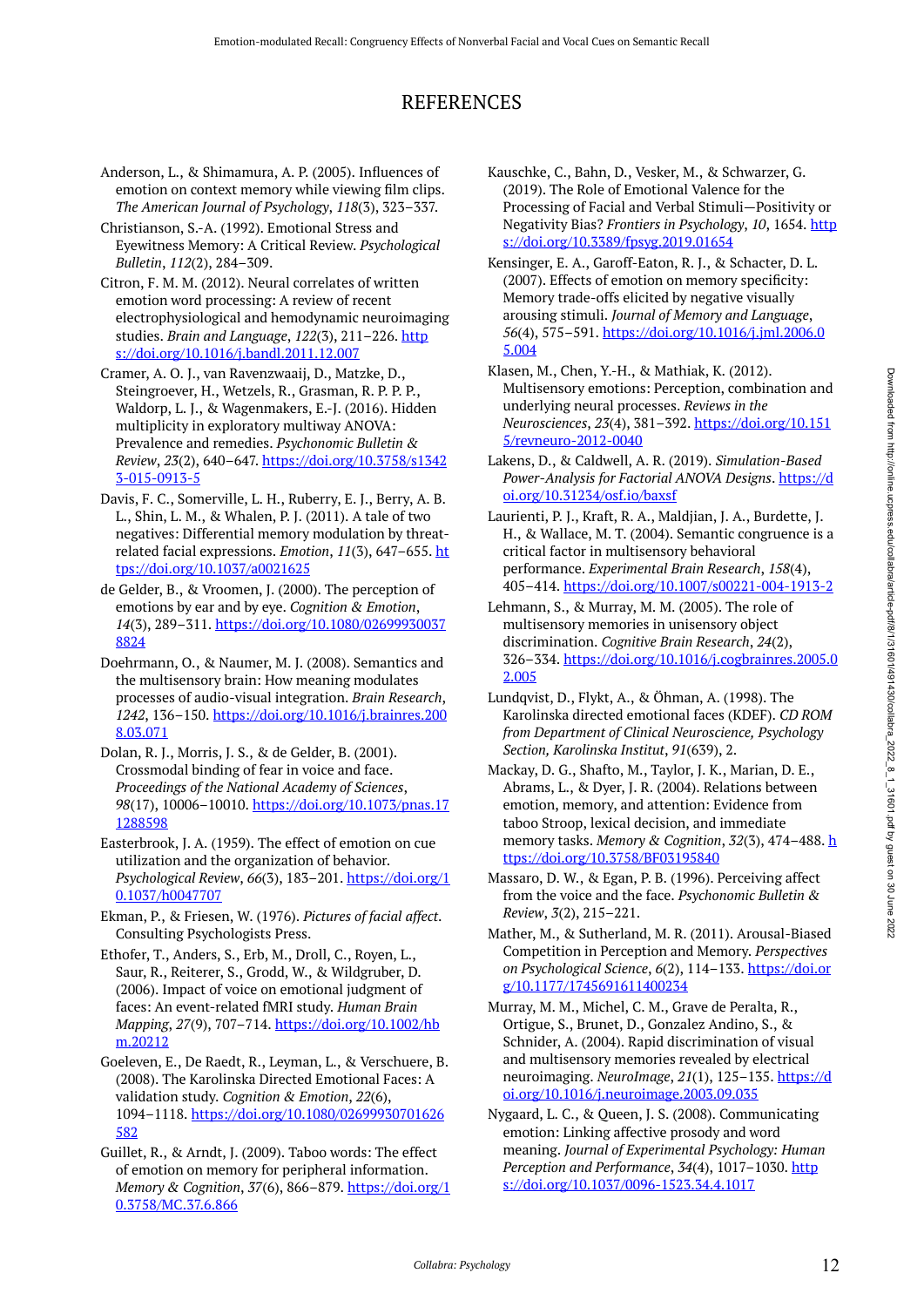- Oldfield, R. C. (1971). The assessment and analysis of handedness: The Edinburgh inventory. *Neuropsychologia*, *9*(1), 97–113. [https://doi.org/10.101](https://doi.org/10.1016/0028-3932(71)90067-4) [6/0028-3932\(71\)90067-4](https://doi.org/10.1016/0028-3932(71)90067-4)
- Paulmann, S., & Pell, M. D. (2011). Is there an advantage for recognizing multi-modal emotional stimuli? *Motivation and Emotion*, *35*(2), 192–201. [http](https://doi.org/10.1007/s11031-011-9206-0) [s://doi.org/10.1007/s11031-011-9206-0](https://doi.org/10.1007/s11031-011-9206-0)
- Riegel, M., Wierzba, M., Grabowska, A., Jednoróg, K., & Marchewka, A. (2016). Effect of emotion on memory for words and their context: Emotion and Memory for Words and Their Context. *Journal of Comparative Neurology*, *524*(8), 1636–1645. [https://doi.org/10.100](https://doi.org/10.1002/cne.23928) [2/cne.23928](https://doi.org/10.1002/cne.23928)
- Sakaki, M., Fryer, K., & Mather, M. (2014). Emotion Strengthens High-Priority Memory Traces but Weakens Low-Priority Memory Traces. *Psychological Science*, *25*(2), 387–395. [https://doi.org/10.1177/0956](https://doi.org/10.1177/0956797613504784) [797613504784](https://doi.org/10.1177/0956797613504784)
- Spence, C. (2007). Audiovisual multisensory integration. *Acoustical Science and Technology*, *28*(2), 61–70. [http](https://doi.org/10.1250/ast.28.61) [s://doi.org/10.1250/ast.28.61](https://doi.org/10.1250/ast.28.61)
- Sutherland, M. R., & Mather, M. (2012). Negative arousal amplifies the effects of saliency in short-term memory. *Emotion*, *12*(6), 1367–1372. [https://doi.org/1](https://doi.org/10.1037/a0027860) [0.1037/a0027860](https://doi.org/10.1037/a0027860)
- Touryan, S. R., Marian, D. E., & Shimamura, A. P. (2007). Effect of negative emotional pictures on associative memory for peripheral information. *Memory*, *15*(2), 154–166. [https://doi.org/10.1080/0965](https://doi.org/10.1080/09658210601151310) [8210601151310](https://doi.org/10.1080/09658210601151310)
- Watson, D., Anna, L., & Tellegen, A. (1988). Development and Validation of Brief Measures of Positive and Negative Affect: The PANAS Scales. *Journal of Personality and Social Psychology*, *54*(6), 1063–1070.
- West, M. J., Copland, D. A., Arnott, W. L., Nelson, N. L., & Angwin, A. J. (2017). Effects of emotional prosody on novel word learning in relation to autism-like traits. *Motivation and Emotion*, *41*(6), 749–759. [http](https://doi.org/10.1007/s11031-017-9642-6) [s://doi.org/10.1007/s11031-017-9642-6](https://doi.org/10.1007/s11031-017-9642-6)
- Zwaan, R. A., Etz, A., Lucas, R. E., & Donnellan, M. B. (2018). Making replication mainstream. *Behavioral and Brain Sciences*, *41*, e120. [https://doi.org/10.1017/S](https://doi.org/10.1017/S0140525X17001972) [0140525X17001972](https://doi.org/10.1017/S0140525X17001972)